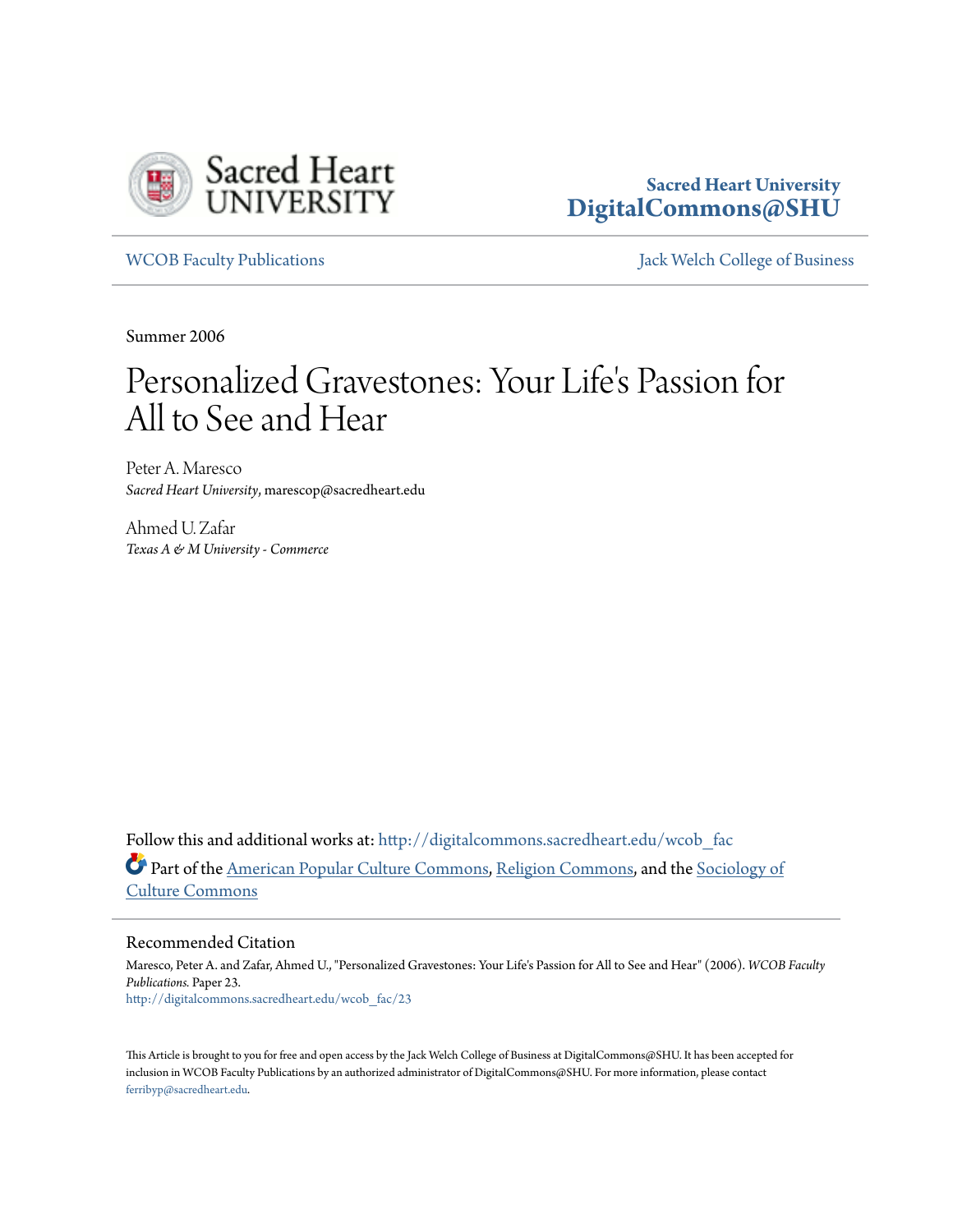Title:Personalized Gravestones: Your Life's Passion for all to See and Hear Author(s): Zafar U. Ahmed and Peter A. Maresco Source:*Journal of Religion and Popular Culture.* 13 (Summer 2006): Document Type:Article **Full Text:** COPYRIGHT 2006 University of Toronto Press http://www.usask.ca/relst/jrpc/ Full Text:

Peter A. Maresco, John F. Welch College of Business

Sacred Heart University, Fairfield, CT

Zafar U. Ahmed, Department of Marketing and Management

Texas A&M University, Commerce

Abstract

In the past several years, a trend has developed that in an earlier age would have seemed inappropriate and perhaps even morbid; the increased personalization of gravestones (memorials). What makes this trend interesting is the variety of shapes, designs, manufacturing processes, and types of personalization actually appearing on gravestones, including seven-inch LCD (Liquid Crystal Display) screens recessed into the face of memorials. This paper discusses gravestones (memorials) in a religious context. It examines the rapidly developing market for elaborately designed memorials both in their traditional forms, typically vertical and created out of granite with just a name and date of death, to memorials in every conceivable size, shape and colour portraying scenes of the deceased's everyday life. Although this paper concentrates on memorials found in Christian, mostly Catholic and Protestant cemeteries, references to personalization, or lack of it, in Jewish and Muslim cemeteries are also discussed. Briefly addressed are references to advances in the latest engraving processes that are now making these personalized memorials possible.

Personalized Memorials–Background

[1] The American attitude toward death and the manner in which the deceased is remembered have traditionally been viewed through cultural, psychological and religious perspectives (Rotella, Gold, Andriani, Scharf and Chenoweth 2003, 65). It has been pointed out that "With the exception of wars, which invite memorials and searches for graves, the 20th century moved death into hospitals and away from daily life. Public displays of mourning such as black armbands, which were as common as graveside visits, were being replaced by other methods of remembering the deceased" (Lee 2002, B9).

[2] Jennifer Wolcott, in an article entitled, "Commemorating a life: more Americans are choosing to customize memorial and funeral services" (Christian Science Monitor, March 1999), points out that in the past 40 to 50 years, society has become increasingly mobile, fast-paced and technical, which has a direct bearing on the move toward personalization in the funeral business.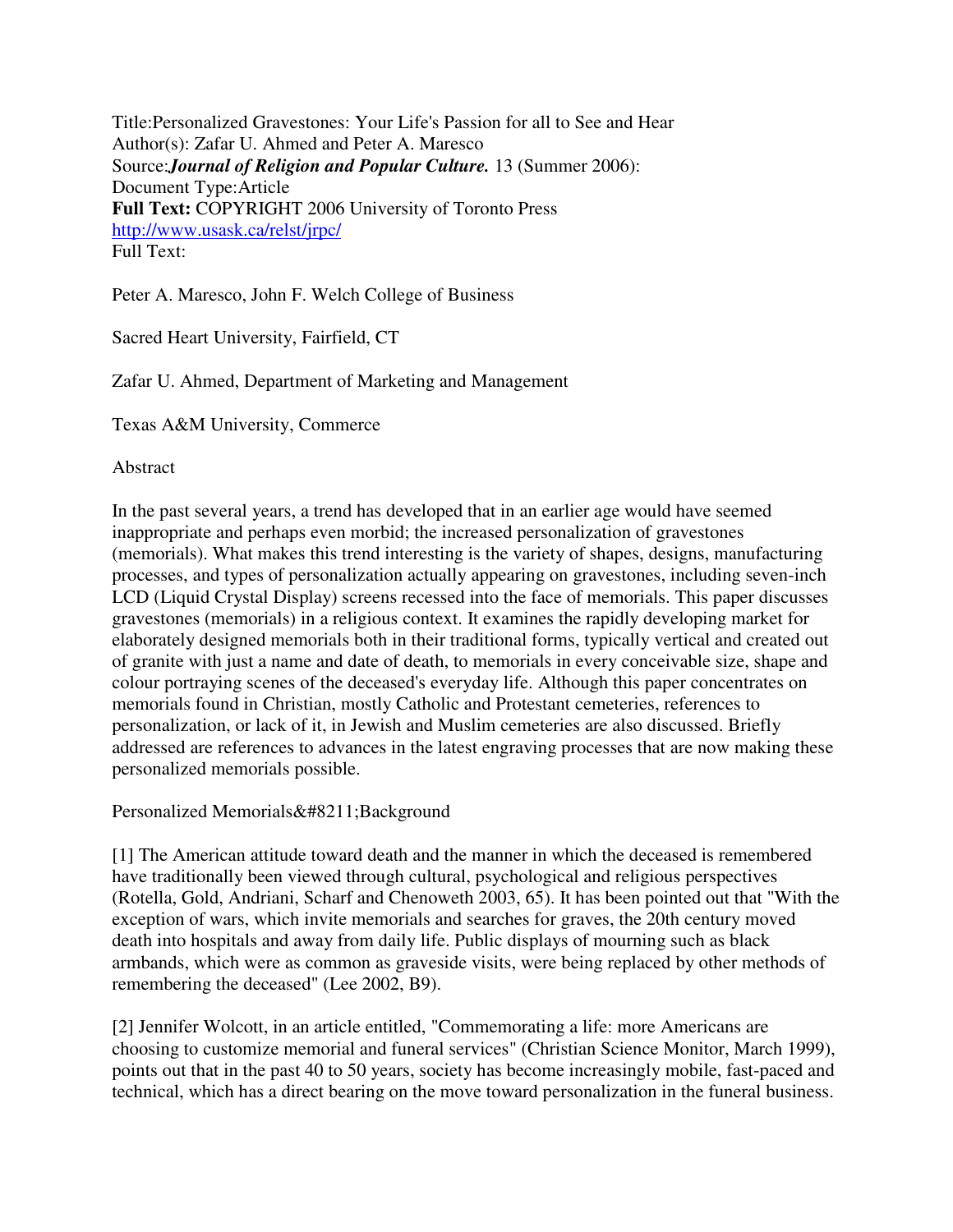With transience becoming almost a norm, the link that once existed between a family and a particular church, denomination or religious leader (priest, minister, rabbi or imam), religious burial traditions have begun to fade, to be replaced by a trend toward personalization (Wolcott 1999, 11).

[3] Hundreds of years ago, tombstones told the story of a person's life. This traditionally included their name, dates of birth and death, and in some instances an inscription reflecting on their life, in effect a memorial in death. However, today's memorials are moving to another level. Cemetery monuments are no longer relics with traditional designs such as a crucifix, roses or entirely devoid of any ornamentation like those found in American cemeteries of the 1930s and 1940s. Creating memorial monuments that tell a story in stone (cemetery art), and in some instances on video screens, now commemorate a person's life in ways never before imagined.

[4] How Americans choose to celebrate a life after death has become increasingly creative and personal with services that often include tangible remembrances of the deceased. Examples include not only pictures of loved ones placed on or in the coffin but other objects representing the deceased's lifetime pursuits; a favourite golf club or other sports related item, pictures of a boat, a favourite piece of music playing in the background, and anything else that might remind the mourners of the life of the departed. This has the effect of leaving mourners with the sense of the deceased having truly celebrated life. This level of personalization also includes customized caskets.

[5] During the Puritan period, grave markers basically consisted of piles of stones with a small boulder crudely engraved with the name of the deceased and their date of death. Once professional stonecutters began practicing their trade, slate became a popular material for use in gravestones due to its softer, more malleable texture. As stonecutting techniques advanced, so did the level of elaboration as well as the number of symbols that began to appear on the face of markers: "Skeletons, winged hourglasses, and shattered urns were gruesome symbols of death that later gave way to symbols such as cherubs, wreaths, and weeping willows. Very often an occupational symbol, an emblem from a fraternal organization, or a portrait of the deceased was used" (Alirangues 2003). [\*]

[6] Throughout the centuries, individuals and their families chose to design and construct their own memorials. In the Jewish tradition "after Rachel died, 'Jacob erected a monument on Rachel's grave' (Gen 35:20)" (Kadden and Kadden 1997). The sarcophagi of ancient Egypt are highly personalized and lavishly decorated with beautifully detailed hieroglyphics. While the pyramids and other architectural wonders such as the Taj Mahal in India represent the grandeur that monumental art has achieved they share something very basic with monuments of all styles constructed through the ages $&\#8211$ ; they were created to commemorate the lives of individuals and the respect and love others had for them.

[7] Pre-Christian Romans practiced both cremation and inhumation (burial). Roman tombstones commonly contained a sculpture of the deceased, basic demographic information, a list of public offices held, services performed by the deceased, and dedicatory inscriptions by family members: "Although tombstone inscriptions were often formulaic, they also could be intensely personal" (e.g., the Laudatio Turiae, RCiv, v.1, #183, 519; http://abacus.bates.edu).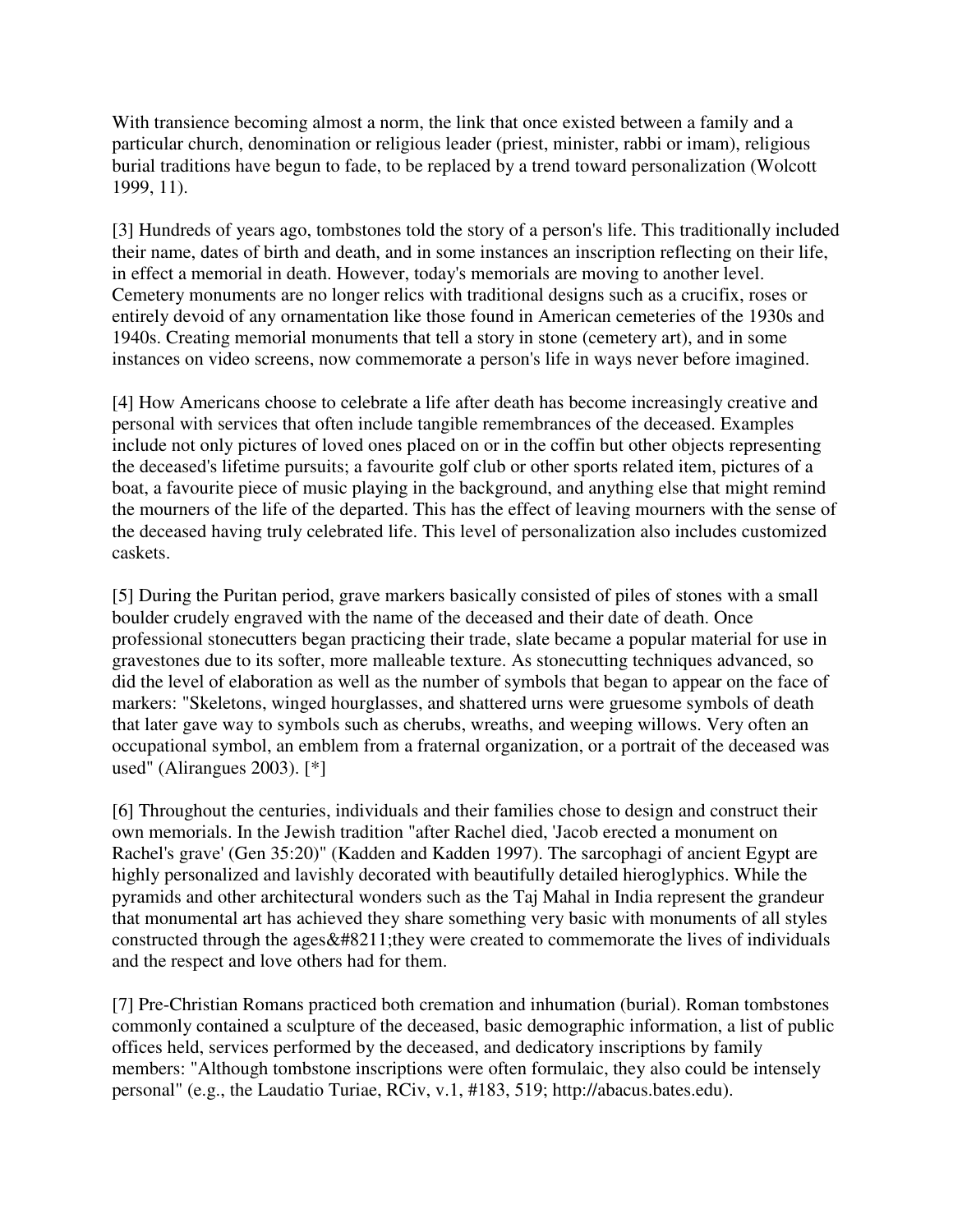[8] Christianized Romans incorporated Graeco-Roman iconography into their funereal symbolism. In the wake of the Black Death and the Hundred Years' War, the wealthy and powerful frequently added a name to the symbolic representation of the cadaver such as a skeleton positioned on the lower part of the tomb (transi-tombs). It was not until the seventeenth century that Christian iconography began to be seen on individual graves. Elaborately personalized funeral memorials may have actually begun with the aristocracy, but soon the bourgeoisie and the lower classes wanted to individualize their memorials as well. As a result, Christian tombs of the time combined both religious and social aspects of a person's life, often indicating the deceased's trade (Daly 2005). In the Anglo-Saxon world, the cross became strongly associated with Catholicism, and it was not until the High Church Revival in the midnineteenth century, which coincided with the revival of emblematic art, that crosses commonly appeared in Britishand other Anglo-Saxon graveyards (Daly 2005).

[9] In the Victorian period, mourners would create elaborate cemetery monuments that captured life and the inevitability of mortality: "Victorian cemeteries contain various memorials encrusted with signs and symbols such as creeping vines, sleeping babies, even a scythe-bearing Grim Reaper" (Schwartz 1992, A1). An example of this is the evolution of gravestone symbols commonly found in Puritan New England cemeteries such as death's heads, cherubs, urns and willows commonly found from 1620-1820. In fact, "the stylistic evolution from death head to cherub reflects the exact time period in which the Great Awakening (1735-1750) brought about a change in Puritan attitudes toward life, death, and the afterlife" (Eastman 2002). Mourners of that time would have a difficult time recognizing the changes that have taken place with regard to today's personalized monuments.

[10] Today, monuments fall into three basic general categories: upright monuments, flat markers and family-owned mausoleums. Upright monuments, those rising above lawn level, have traditionally been the most common. They are often used as memorials for an entire family, providing space for the names of the family members plus room for an inscription or personalization. It is exactly this type of flexibility for personalization that has made this type of memorial popular today. Flat markers, traditionally made of bronze and placed at ground level, are usually designed specifically for burial identification for only one person with no allowance for personalization. In most cases, the memorial's small size limits most, if not all, personalization alternatives. The third category, the family owned mausoleum, is the largest of the monuments. Typically designed for single or multiple entombments, these have been attractive to families desiring an especially private internment location.

# Memorialization Preferences: Who is the Demographic?

[11] To gain a better understanding of memorialization preferences, the Cold Spring Granite Memorial Group commissioned the firm of Russell & Herder of Brainerd, MN to conduct a comprehensive survey that gauged the memorialization preferences of Americans by region, age, income and ethnicity; 1,000 consumers, males and females 45 years old and over, were randomly selected for telephone interviews within four regions (northeast, southeast, west and central), providing an overall statistical reliability of +/-3.2 percent at the 95 percent confidence level: "We discovered that the basic form of memorialization for many people today $&\#8211;$ a gray stone monument or flat bronze marker $&\#8211$ ; has not changed over the past 50 years. We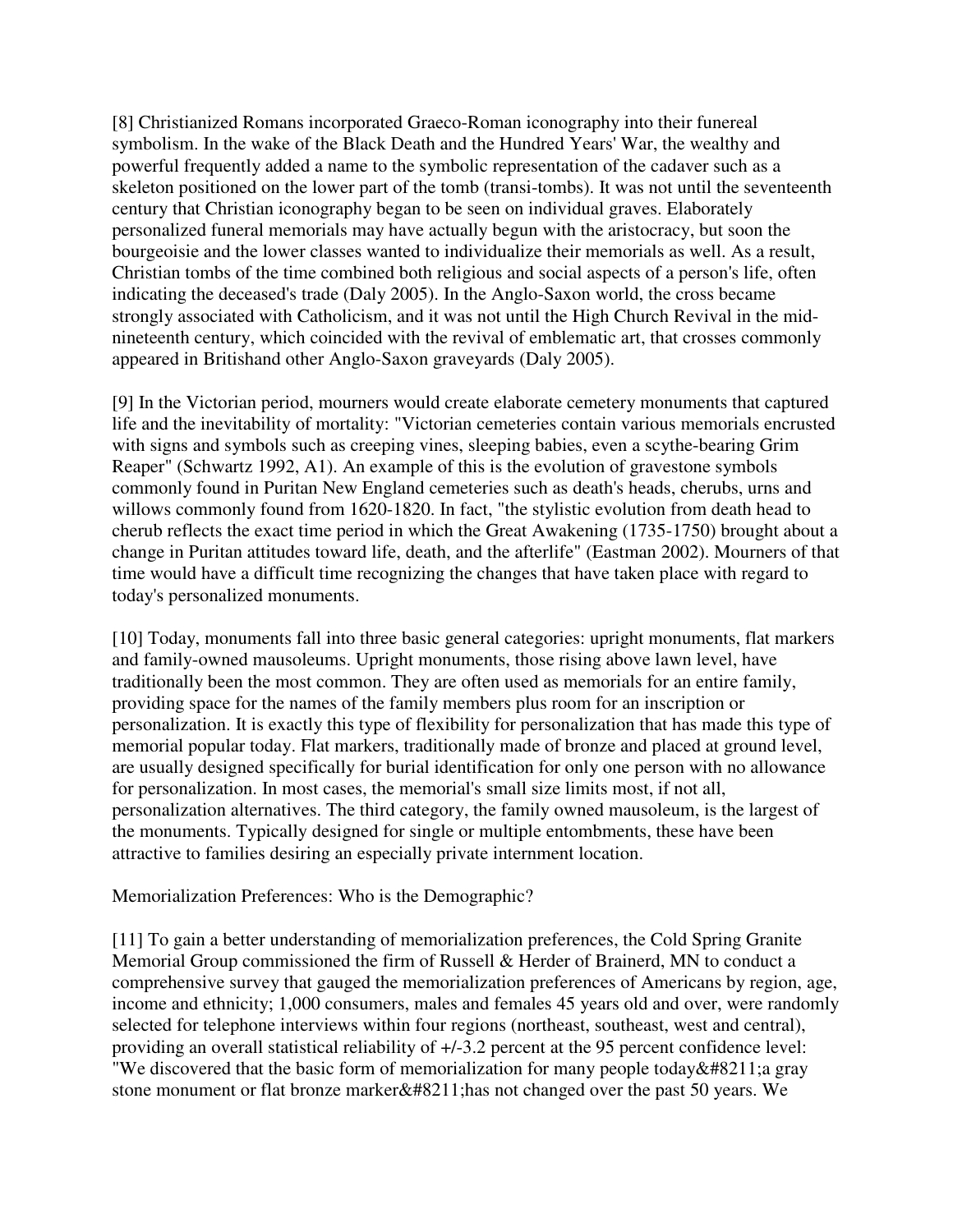wondered how this could be and if people would be interested in having wider memorialization preferences" (Baklarz 2003). The results confirmed a strong lack of awareness of memorialization products and options. In addition, a separate focus group dialogue with 10 people representing the memorialization market confirmed that people are interested in discussing new memorialization options if they are exposed to them. A typical response was that people don't usually get up in the morning looking to research the market for gravestones.

[12] Traditionally, those choosing to remember their deceased family members through the display of memorials have selected above-ground vertical and horizontal granite headstones or bronze markers placed in the ground. In addition, other options include a private or family mausoleum, a community mausoleum, a columbarium which is a granite structure containing niches that can be placed outside or inside, above ground, a garden crypt, an urn containing cremation ashes, and a scattering garden where cremated remains are scattered in a cemetery or consecrated location (Russell & Herder 2003). Not surprisingly, Californians were among the first to adopt more progressive and elaborate types of funerals than those traditionally found in the rest of the America.

Baby-Boomers and the Emerging Market for Personalized Memorials

[13] A Los Angeles Times article on "consumer-conscious funeral shoppers" explains that "the aging of the baby-boom generation 'represents the crest of a wave poised to engulf the funeral industry with demands for reasonably priced, often individually tailored celebrations of passage'" (Rotella, Gold, Andriani, Scharf and Chenoweth 2003, 65). In 2003, more Americans died than the entire population of Kuwait. That number, more than 2.2 million deaths as stated by the Centers for Disease Control and Prevention, doubled to 4.1 million in 2004. The estimated 76.5 million baby boomers born from 1946-1964 will account for the majority of the deaths in the upcoming decades: "As a leading voice for funeral service, NFTA (National Funeral Directors Association) has been tracking trends and working with funeral directors and consumers for more than 120 years. With the rise of baby boomers, funeral service consumers are making funeral decisions based on different values than their previous generation" (National Funeral Directors Association 2004-2005, 118). One of the more recent developments in this shift in making funeral decisions is in the area of memorial personalization which has resulted in a dramatic increase in unique and meaningful services, including personalized monuments.

[14] As part of the research for this paper, Eric Fogarty of Dodds Monuments in Xenia, OH was contacted. In an email dated January 3, 2006, Fogarty mentions that personalized memorials are undoubtedly an important part of the memorial business, but that many memorial companies have very different definitions of "personalized" and the manner in which memorialists $&\#8211$ ; those in the memorial business $&\#8211$ ; market products to families to create a personalized memorial. In addition, the manner in which personalized memorials are marketed is a continuous process that includes advertising, promotional literature, ongoing sales training, and presentations to family members. Marketing personalized memorials is not confined to one aspect of the memorial business and understanding the significant role that a memorialist plays in a family's grieving process is critical. John Horan, spokesman for the National Funeral Directors Association, has recently observed: "We're seeing monuments that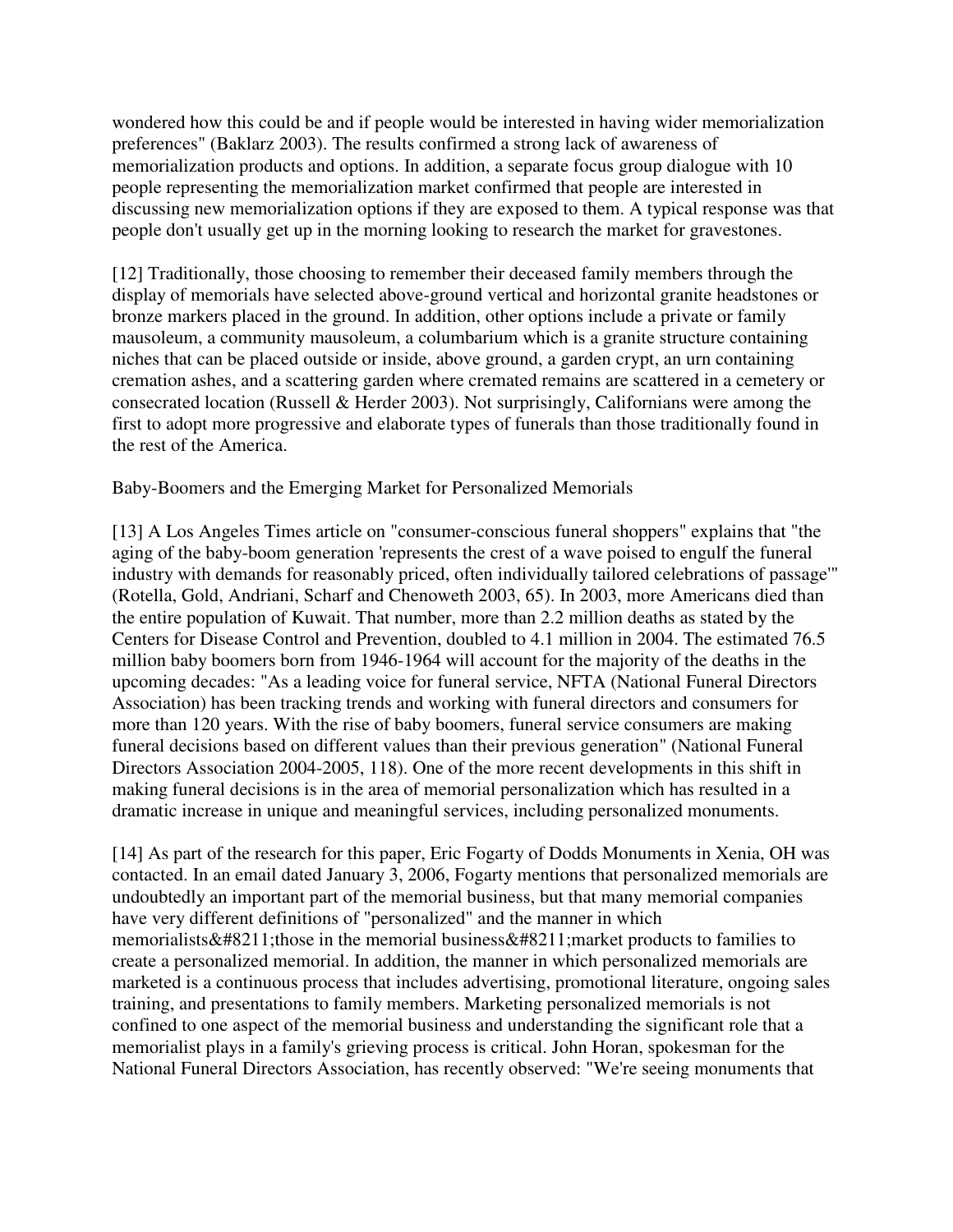reflect more of a person's family and their personal interests and significantly less regarding an individual's religious conviction" (Hogan/Albach 2005).

[15] The twenty-first century tombstone has undergone a significant transformation. No longer do tombstones represent religious affiliations such as Christian or Jewish with representations of crosses and stars of David. Today, due to advances in technology, these tombstones are literally taking on personalities of their own. One company, Memory Studios in Albany, NY, estimates that business nearly doubled since they began offering computer-drawn etching in 1992 (Wechsler 2003). The cost of creating a personalized tombstone using the computer etching process can be from \$100 to \$500 in addition to the price of the marker.

[16] Mel Lommel, general manager of the Royal Melrose division of the Cold Spring Granite Company says that "he has seen a noticeable increase in the number of personalized memorials. 'The trend is certainly toward highly personalized, custom memorials. We're getting more requests to recreate the symbols of a person's interests and life. We only expect memorialization to become more specialized and more unique' Lommel says. I guess that's why we call our designers and fabricators "granite artists" because that is what they are increasingly called upon to create'" (Cold Spring Granite 1999).

[17] As with many other preferences in their lives, baby-boomers tend to take a different approach to the matters of dying and memorials. They love technology and their customized funeral send-offs frequently include DVD tributes: "Boomers are more likely to do their own thing when it comes to death-related issues like burial and memorialization" says Phil Goodman, of Generation Transitional Marking in San Diego, CA. "As a group; they haven't been forced to deal with death like prior generations. Now that their parents are dying and they are faced with those decisions, they are doing it their own way" (Cold Spring Granite 1999).

# Personalization on Jewish Memorials

[18] In the Jewish tradition, it is generally believed that "humankind is created in the image of God and we are, therefore, mandated to have respect for the deceased and also the body of the deceased. This is called kevod ha-met and is the guiding principal for Jewish burial and mourning customs" (A Guide to Jewish Burial and Mourning Practices). In the Orthodox Jewish tradition, there is no embalming, no viewing, no flowers and no funeral home involvement.

[19] Personalization in Jewish cemeteries does not exist to the extent found in Christian cemeteries, whether Catholic or Protestant. Traditionally, personalization of Jewish memorials tends to reflect the traditional symbols taken from Jewish synagogues such as the star of David (magen David), the symbol commonly associated with Judaism. This symbol on a gravestone traditionally affirms Jewish faith and commitment to Israel. In addition, the menorah with its seven branches symbolizing the seven days of creation is also a common form of personalization, but not to the extent of the cross in Christian cemeteries.

[20] The Jewish cemetery in the Town of Ozarow, Poland, that saw its population of Jews deported on October 22, 1942, provides an example of traditional gravestone carvings found in Eastern European Jewish cemeteries of the time. Distinctive features of gravestones in the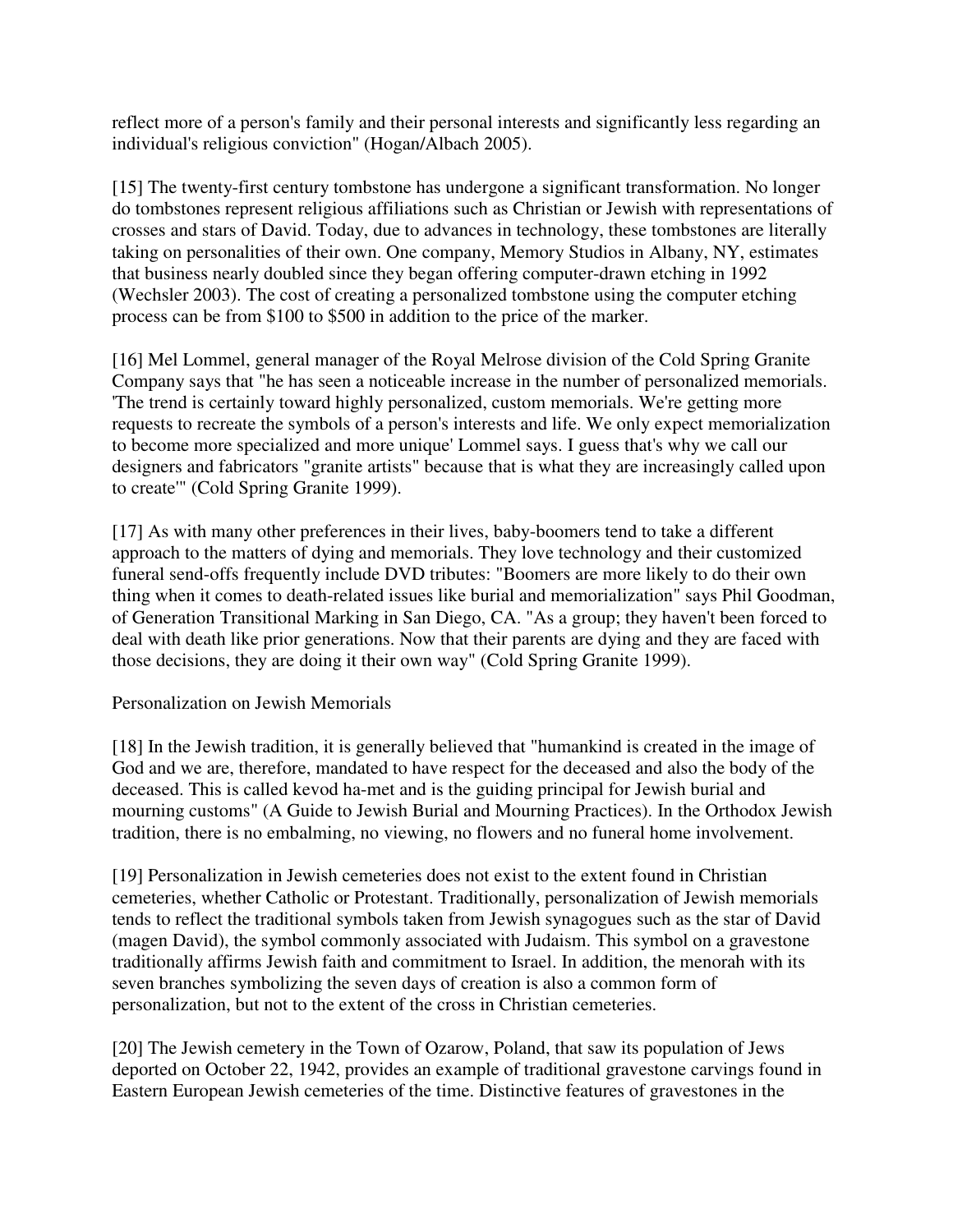Ozarow cemetery include the Cohanim (two hands coming together in a priestly blessing), Leviim (water poured from a pitcher), several books in a bookcase, a lion or a tree, and for women, an outstretched hand with a donation of coins, a chandelier or candlesticks (Weinberg n.d.).

[21] In the Jewish tradition, gravestones or monuments (matzevah) are usually selected at least three months prior to the date of the unveiling ceremony (Cross and Field 2002). According to Kadden and Kadden, Judaism places no specific restriction or stipulation with regard to size or type of monument; however, most cemeteries have such regulations (Kaden and Kadden 1997). Symbols relating to the 12 tribes of Israel are occasionally represented on gravestones. The symbols most commonly used are those that represent specific professions. For instance, the temple horn blower might have a shofar or trumpet on his gravestone and the mohel or circumciser might have a knife. More contemporary symbols such as the "scales of justice" representing a lawyer are also commonly used. "In Jewish tradition, the Israelim, the broad masses, have no particular symbol, but frequently use the Star of David and Menorah" (Daly 2005):

Typically, markers found in Jewish cemeteries include the following: the English and Hebrew name of the deceased, the dates of birth and death in English and in Hebrew, and the relationship to other family members (i.e., father/mother, husband/wife, grandfather/grandmother, sister/brother, etc.). Also, one often finds the Hebrew letters pay nun, standing for "ponikbar(ah), here is buried," and the letters tav, nun, tzadee, bet, hay, standing for the phrase "May his/her soul be bound up in the bond of eternal life" (Kadden and Kadden 1997).

Other symbols traditionally found on Jewish memorials have included natural imagery such as doves and olive branches (cf. Gen 8:11). Puns are also found on Jewish gravestones (Daly 2005). In Jewish cemeteries, symbols of a religion other than Judaism are not usually permitted.

Lack of Personalization at Muslim Gravesites

[22] Unlike Christian and Jewish cemeteries, Muslim graveyards are completely devoid of monuments. At burial (al-dafin) the deceased is placed on his/her right side in the grave, preferably without a coffin. It is also prescribed that the deceased be placed along an east-west axis on an angle ensuring that the deceased is facing Mecca: "Family members should neither decorate the grave with plants or flowers or place a tombstone over it, and there must be a guarantee that the body will never be exhumed or otherwise disturbed in its eternal rest" (Schayani 2003). In the case of Bedouin (Muslim) burials, the burial place of the deceased is marked with stones indicating both the head and feet in a shallower grave than is typical of other ethnic groups.

[23] It should also be pointed out that in many European countries burial plots are not owned but leased. For Muslims this has created unique problems. For instance, in Germany, "the grave is not owned but only leased, usually for a maximum of 30 years, after which period the lease must either be renewed or the graveyard is plowed over and returned to another use. The same rule applies to some Muslim countries, although the reserved period there is usually 99 years" (Schayani 2003).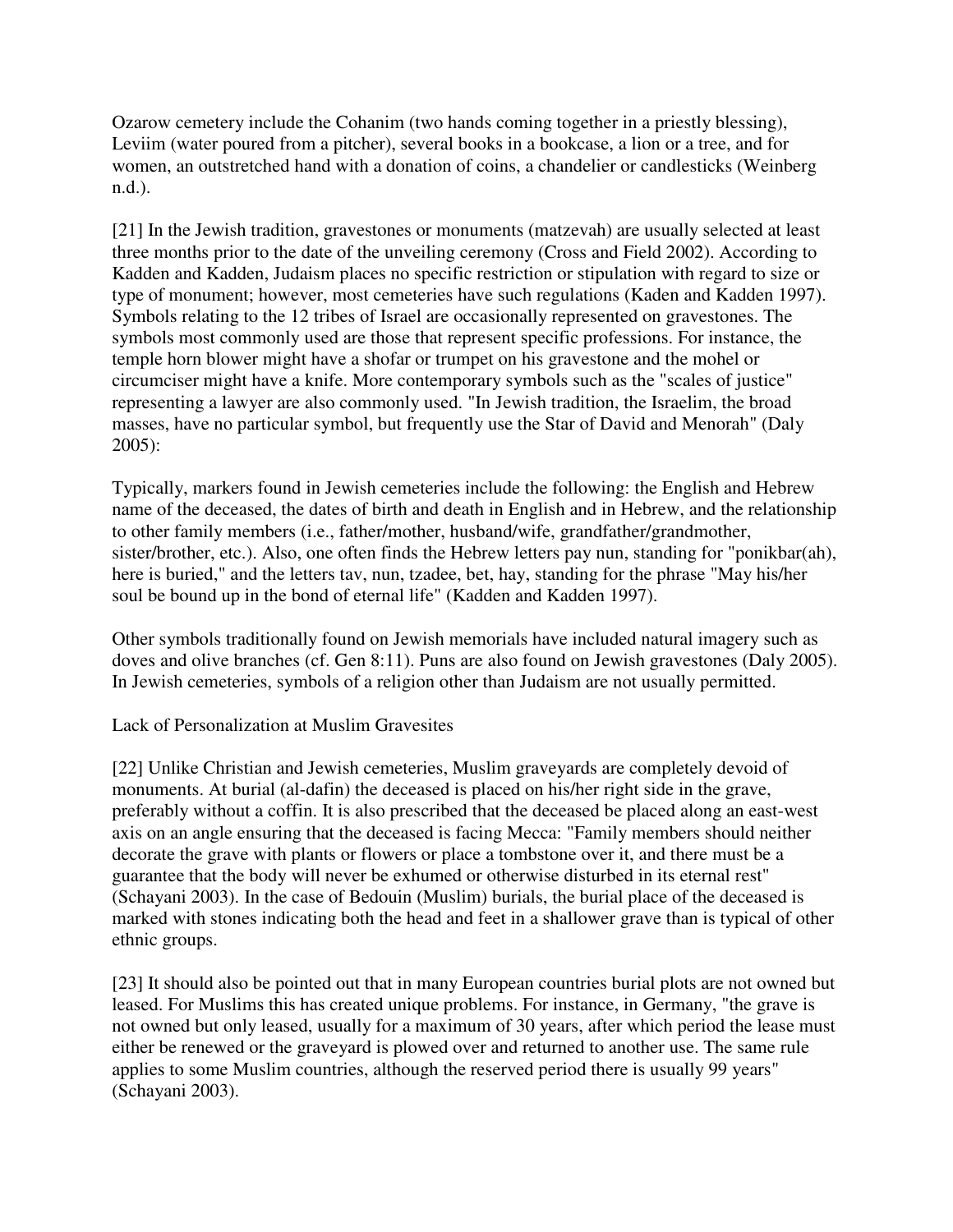#### Video Gravestones: A Cultural Perspective

[24] Throughout the ages, every technology (especially communications technologies) has been a function of humankind's quest to overcome the problem of space and time. The quest for immortality is arguably an ultimate goal for achieving this kind of control. For example, the Egyptians used hieroglyphics to overcome such difficulties and ensure that the deceased had all the information necessary to survive in the afterlife (writing being considered a sacred technology that could transcend the limits of time/space). A recent discovery in Peru at Incan burial sites confirms that Incan men were buried with all of their most prized possessions, including their most beautiful and best-loved women (http://shastahome.com/machupicchu/burial.html). Video gravestones can be seen as an extension of such attempts. The correlative avenue of analysis is, of course, humankind's quest for immortality. With video gravestones, the deceased can "live forever" (or at least for the15 years that the technology is built to last). Additionally, along with the expense of such a technology being within reason, video gravestones "democratize" immortality. In one respect, video gravestones can be considered another facet of the voyeurism that Americans in particular are fond of engaging in (hence, the onslaught of reality shows).

The Video Gravestone: Taking Personalization to the Next Level

[25] Today, video screens are not just for expensive LCD (liquid crystal display), DLP (digital light processing) and plasma televisions. They are also found in cell phones, the back of car head rests for playing video games on trips, in subway cars and even in bathrooms. The importance of this trend has been noted by funeralOne, the St. Clair, MI company whose mission it is to "make funeralOne the best funeral industry personalization, technology, and consulting firm in the world" (funeralOne 2005).

[26] To take personalized memorials to the next level, memorials with built-in video screens showing slides and/or videos of the deceased were inevitable: "Gary Collision, Professor of American Studies at Pennsylvania State University in Pittsburgh, thinks video tombstones are a natural progression from outsize monumental stonework. 'Cemeteries are places where people try to outdo each other, display their wealth and power. This would certainly be a new way to do that'" (Gosline 2004). Research has revealed that to date there have been three individuals who either have patents pending or patents approved for such products. One such entrepreneur is Robert Barrows of Burlingame, CA. Barrows has a patent pending for a weatherproofed, hollow gravestone, housing a microchip fitted with a flat LCD touch screen or in more elaborate units a plasma screen: "'There's no business like show business,' he told viewers of the NBC program, Today. 'Imagine how interesting it would be to go to tombstones where you didn't know the person or to a historical tombstone to find out what someone had to say'" (Gosline 2004). Another marketer of video headstones is Scott Mindrum, President of Making Everlasting Memories, located in Cincinnati, OH. Mindrum received a patent on a similar device in 1998 but never actually produced one. Finally, there is Sergio Aguire of Florida who quit his telecommunications job to work full time on what has become the best known memorial video screen product currently on the market, the Vidstone Serenity Panel manufactured and marketed by Vidstone LLC: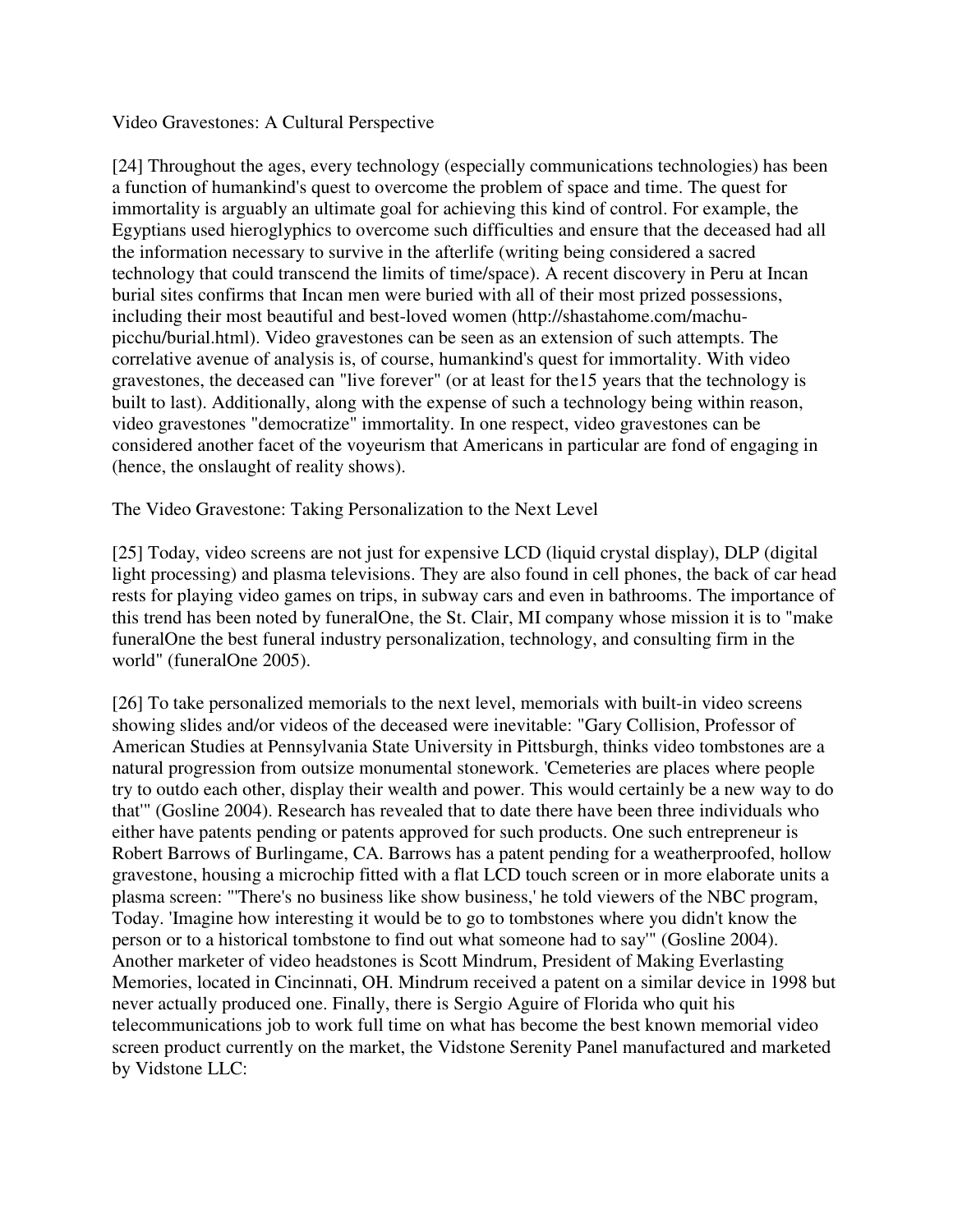Installed at your grave-site – or in your mausoleum or columbarium– the 7-inch solar-powered LCD lets mourners relive your personal highs and dotcom lows. They just flip open the weatherproof cover and touch a button to start your slide show or movie. Vidstone founder Sergio Aguirre got the idea after attending a funeral that ended with jazz music and projected photos, including one of the deceased partying in a top hat and pink boa (Mitchell 2005, 14).

[27] funeralOne's Joseph Joachim is bullish on the Vidstone Serenity Panel. He also sees himself as the Walt Disney of the funeral business. A strange comparison, but no stranger than the Vidstone Serenity Panel. As a company that represents the needs of funeral directors across the U.S. and Canada, funeralOne is continually looking for ways to enhance its client's services: "'What we're trying to do is create the ultimate funeral experience'. Joachim said. 'Funeral directors are realizing it's an important service we can offer, and we're happy to offer it'" (Sim 2005), referring to the Vidstone.

[28] Research reveals that the differences between the designs, features and longevity as put forth by Barrows, Mindrum and Aquirre are not significantly different from one another. All offer units consisting of seven, fifteen and even twenty-three inch screens secured to the face of the gravestone. Notable differences include the manner in which the unit is powered. In Barrows model, "the tombstone would draw its electricity from the cemetery's lighting system. And to avoid a grave's soundtrack from clashing with the one next door, people can also listen through wireless headphones" (Gosline 2004). Priced at \$1,500 and designed to last 15 years, the Vidstone Serenity Panel includes two standard headphone jacks and is powered by solar panels that protect the screen from sun damage while charging the unit's battery. Four hours of direct sunlight are able to power the unit for up to 90 minutes. In addition, the Vidstone Serenity Panel can function in temperatures between 32 degrees and 120 degrees Fahrenheit.

# The Vidstone Serenity Panel in the United Kingdom

[29] Not only has the vidstone received significant attention among sellers of personalized memorials and funeral directors in the U.S. but it has also received attention in the United Kingdom. Sergio Aquirre, founder and developer of the Vidstone Serenity Panel, as recently as August 2005 said, "I think there is great potential for the Vidstone in the UK and other parts of the world. It is a unique and meaningful way to remember the deceased" (Johnston 2005).

[30] In order to begin marketing the Vidstone in the United Kingdom, Aguirre began by seeking assistance from U.K.-based funeral directors to begin promoting its unique interactive features. Since it is the custom of families throughout Europe to insert photographs of the deceased on the face of gravestones, the Vidstone could be considered the next logical step in personalizing memorials. Professor Paul Badham, a recognized expert on death and immortality at the University of Lampeter in Wales stated, "Throughout history people have wanted to be remembered, with the very important and well-known being recognized with statues in churches and cathedrals as memorials. This is an updated version" (Badham 2005). He went on to say that "the vidstone was not an inappropriate way to remember a loved one: it is healthy to want to be remember a relative in a living way" (Badham 2005).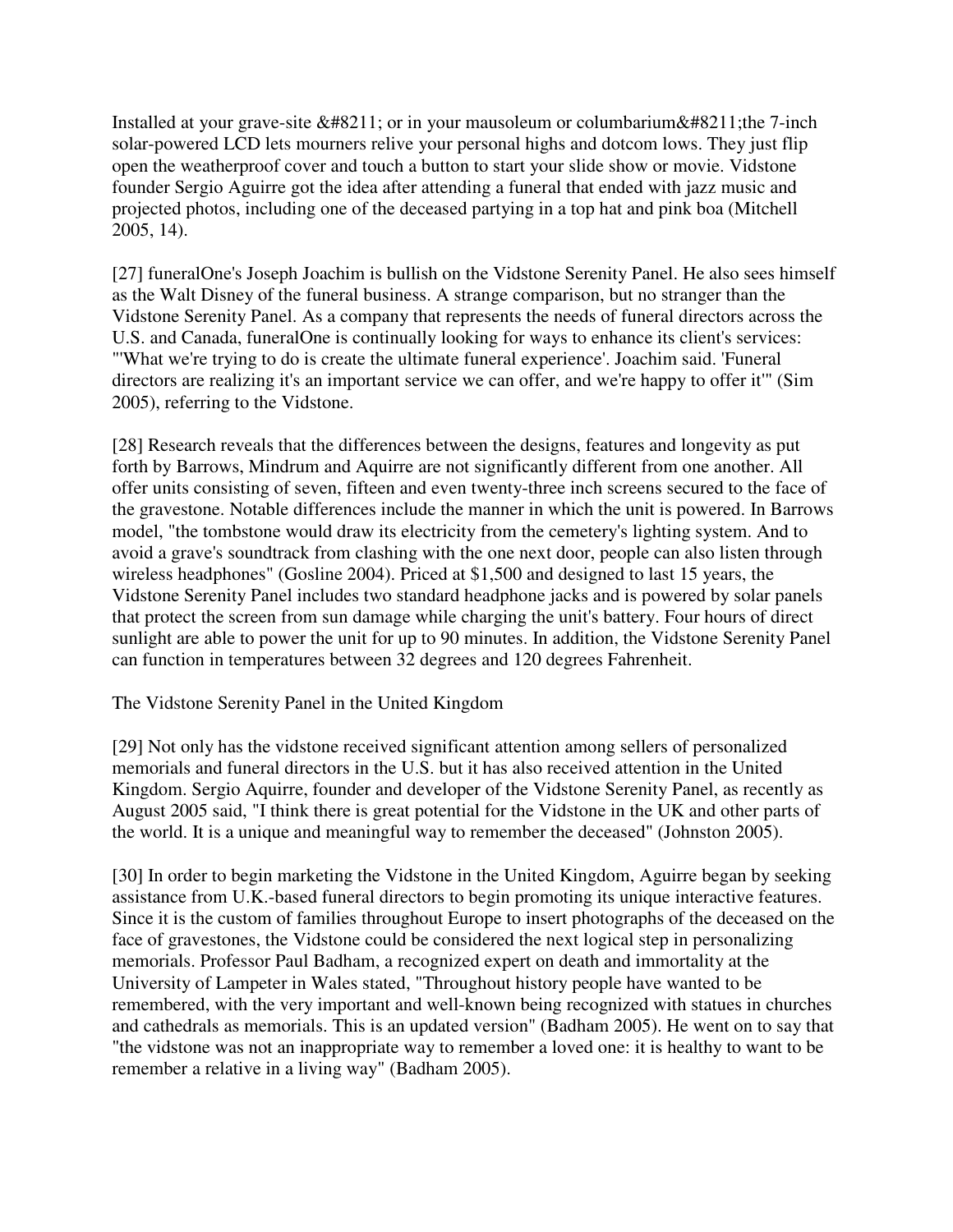[31] In an effort to gather information on the acceptance of personalized memorials and video memorials in the United Kingdom, Dr. Julie Rugg, Director of The Cemetery Research Group at the University of York, was consulted. Dr. Rugg mentioned that at this time there appears to be a limited demand for video memorials. She indicated that most people personalize a memorial by what they leave on the grave, i.e., perishable items rather than specific features such as pictures inserted directly into the memorial. Dr. Rugg went on to say that in the United Kingdom, local authorities tend to own their own cemeteries and separate private sector stone masons erect memorials so that innovations requiring any type of infrastructure change would be difficult to introduce. In addition, there is a high cremation rate in the United Kingdom (Rugg 2006).

Engraving Technology: Making the Difference

[32] One of the nation's oldest manufacturers of memorial products, the Cold Spring Granite Company, was the first effectively to use modern production methods as early as the 1920s. Cold Spring Granite "pioneered development of quarrying and granite fabrication machinery in the 1930's and modernized quarrying methods in the United States, including the drive-in system that eliminated the need for derricks to lift granite out of quarries, in the 1980's" (Cold Spring Granite 2002).

[33] Computer technology has effectively changed the face of both monuments and gravestones (Hogan/Albach 2005). This technological development, along with the skills of today's artisans, has made it possible for individuals to communicate their emotions through monumental art in ways never before thought possible. Before the availability of high-tech stone cutting equipment, the processes necessary to personalize memorials to the extent now available made personalization almost unthinkable, not to mention prohibitively expensive. The introduction of laser technology, computer-aided design tools and new diamond wire saws has enabled consumers to select memorials that more closely fit their personal preferences. In particular, "the combining of contour cutouts in the granite with etched or sandblasted carvings has enabled craftsmen to produce one complete design. Using this technique, craftsmen are now able to cut out part of a memorial to resemble, among other designs, the back half of a snowmobile, while the remainder of the design is completed by etching it into the face of the selected memorial" (Cold Spring Granite 1999). Having the technology available to design and construct memorials once considered impossible, from grand pianos and deer, can now take form.

[34] The actual process of designing and completing a personalized marker begins when the craftsperson draws the desired scene on a piece of thin paper. While the paper is attached to the granite, they begin to carve the scene with the diamond tip of a Dremel tool. Once that has been completed, the outline of the drawing is completed with shading. A coat of lithochrome is added and colour, if wanted, is painted on (York Daily Record 2002).

What's Next? Emerging Trends: The Memory Medallion among Others

[35] Several trends regarding the manner in which an individual chooses to be remembered after their death have emerged in the past several years. These include, but are not limited to, prerecorded messages embedded directly into a memorial similar to the Vidstone Serenity Panel. One product, called the Memory Medallion, is in reality a digital memory device encased in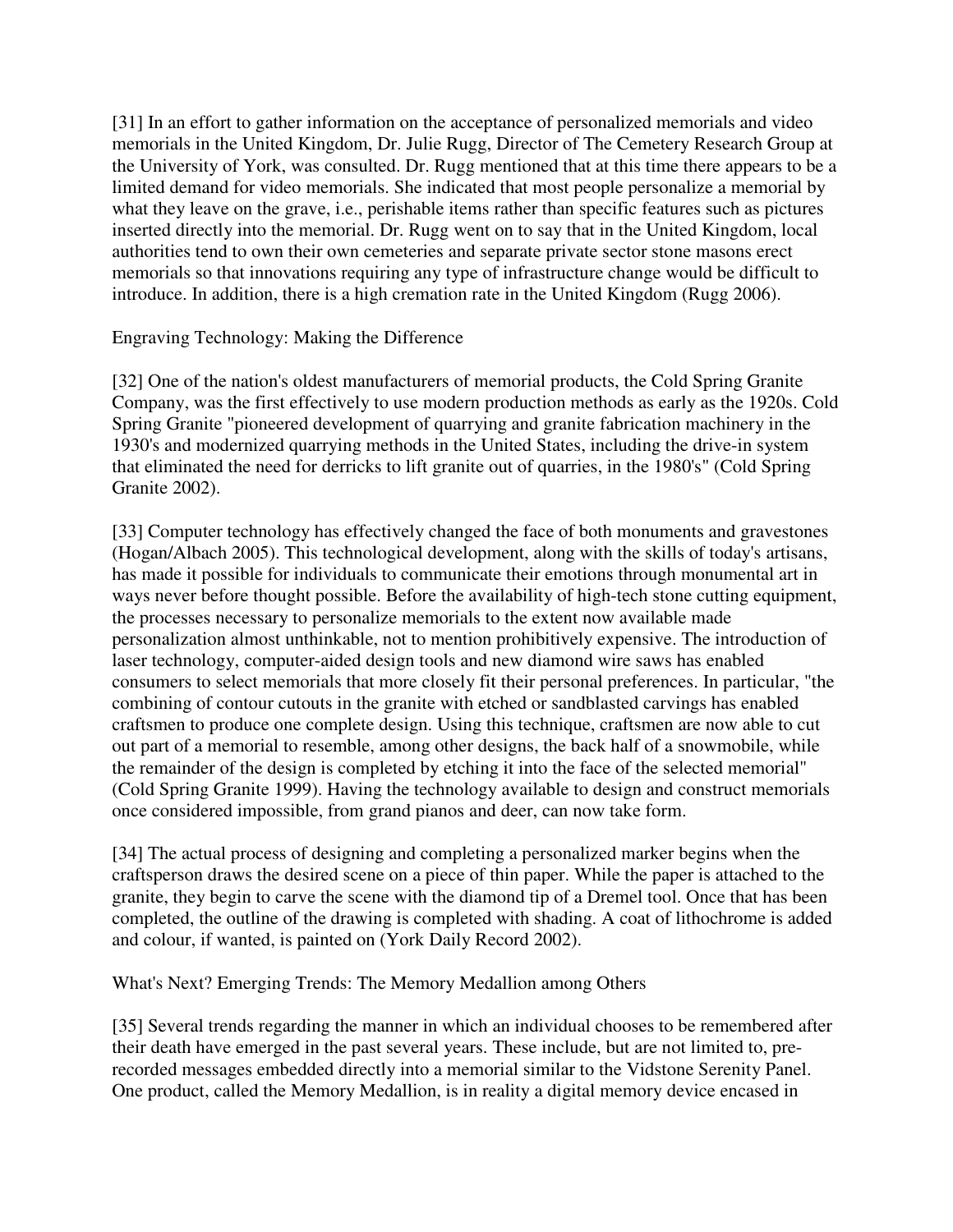stainless steel. It is accessed with an electronic wand attached to a laptop computer or a handheld PDA-type device. One photo and a story of up to 600 words are stored on the Memory Medallion and can be downloaded by visitors. The Memory Medallion is permanently affixed directly to a memorial. One of the differences between the Memorial Medallion and the Vidstone Serenity Panel is that the Memorial Medallion can be placed in almost any location the family chooses, including monuments, markers, civic memorials, columbaria and mausoleums. In addition, the Memory Medallion was created with the intention of creating a long lasting memorial. It uses a basic digital configuration that can be adapted along with other evolving technologies (Rock of Ages 2006). If for any reason the device malfunctions during the first 10 years of operation, it will be replaced at no charge. After that period, a fee for shipping and handling is charged.

[36] Along with high-tech advances such as the Medallion Memorial and the Vidstone Serenity Panel family mausoleums, the imprinting of colour pictures on memorial stones, individualized inscriptions and etched signatures and photographic images are also gaining in popularity (Voelpel 2005, 1). Other innovations making their way into the selection process include caskets painted in the favourite colour of the deceased, caskets engraved with names and military logos, and customized lid liners with representations of anything reminding mourners of the deceased and their interests and hobbies while alive, e.g., golf items and fishing holes. It appears that in death, as in life, the need to customize comes full circle.

[37] In addition to personalized memorials and gravestones implanted with interactive LCD screens, one other form of memorial personalization warrants a mention. This includes the internet memorial service where mourners who live in various parts of the world and who have access to a high-speed internet connection can watch a streaming video broadcast of the service wherever they may be.

# **Conclusion**

[38] The move toward the personalization of gravestones creates some interesting philosophical/theological questions. For instance, how does a visual medium such as the Vidstone Serenity Panel affect the memorial visitor's sense of the loved one? Is there a sense of displacement? In addition, how does such a device such as an LCD display on a memorial reinforce the sense of the departed person as embodied? Does this, in any way, interfere with our thinking of the deceased as an immaterial soul? Is the move toward greater personalization of gravestones related to some kind of social anxiety about death, or about time passing too quickly in our hyper-teched-out worlds of instant gratification?

Have natural disasters such as the Indonesian tsunami and Hurricane Katrina, along with threatened pandemics, heightened social anxieties, or at least awareness of death (Casey 2006)? If the practice of personalizing memorials become widespread will it subtly change how we think about life after death? Since the departed will, in fact, become frozen in time relative to the time the video was made, they will always be envisioned in the bodies they had while alive (Greig 2006).

# References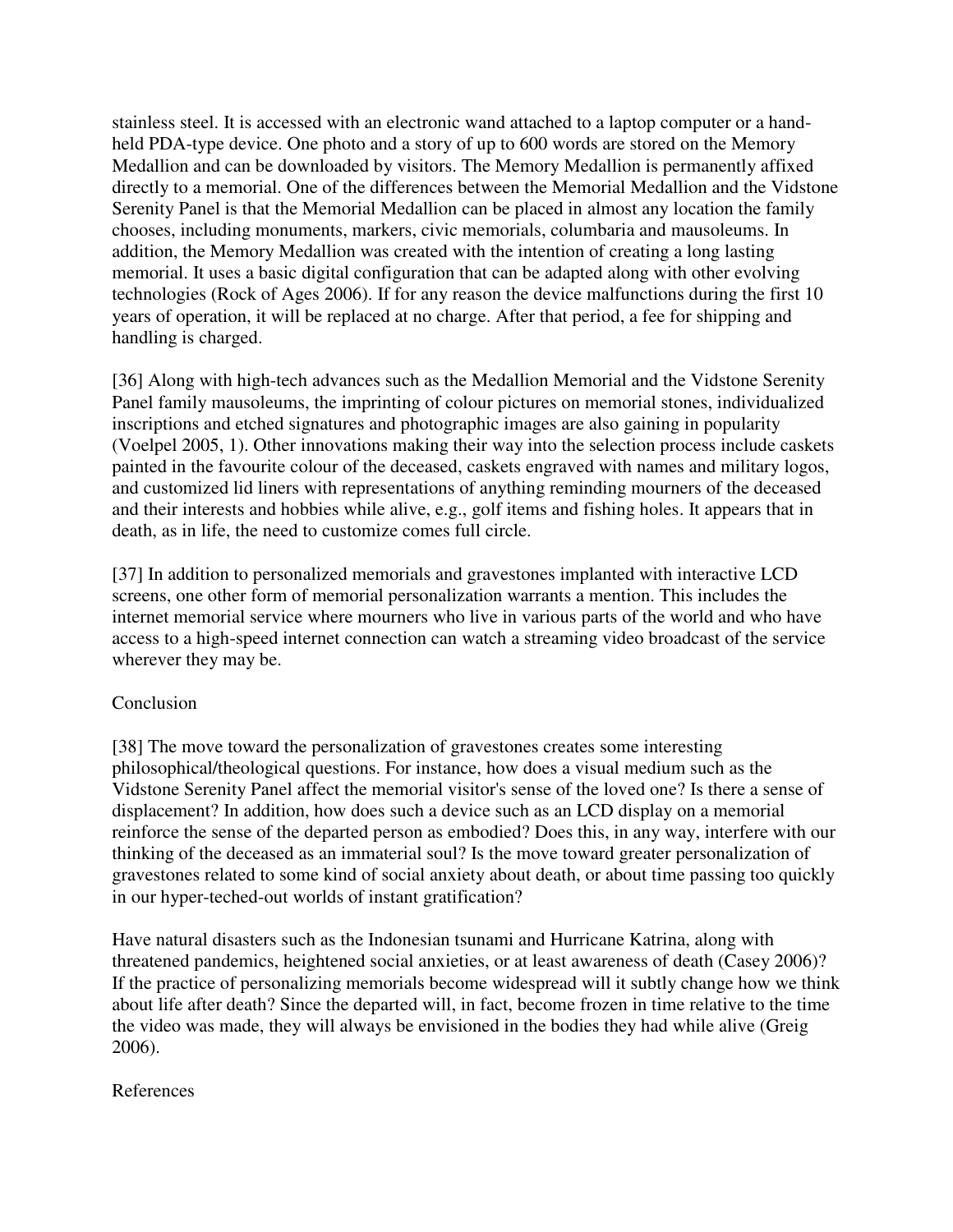A Guide To Jewish Burial and Mourning Practices. Published by the Funeral Practices Committee of the Board of Rabbis of Southern California.

Alirangues, Loretta. 2003. "Funerary Practices in Early and Modern America" [ http://www.morbidoutlook.com/nonfiction/articles/2003\_06\_america.html].

Anonymous. "Roman Civilization: Tombs and Funerals" [ http://www.abacus.bates.edu/member/Rciv/tombs.htm].

Anonymous: 2005. "Moving Eulogy." (August 20, 2005). [ http://www.coolbusinessideas.com/archives/moving\_eulogy.html].

Anonymous. 1999. "Trendsetting Boomers are Choosing Unique Memorials." (September 23, 1999). [ http://www.coldspringgranite.com/pr\_923\_99\_.html].

Anonymous. 1999. "Highly Personalized Memorials are Becoming More Popular." (May 1999). [ http://www.coldspringgranite.com/pr\_5-99\_Personalized20%Memorials.html].

Anonymous. 2001. "From Granite Angels to Guitars, Technology Helps Make Personalization the Biggest Trend in Memorialization." (January 4, 2001). [ http://www.coldspringgranite.com/pr/Gateway\_Ohio.html].

Anonymous. 2002. "Book Celebrates 100th Anniversary of Largest Granite Quarrier and Manufacturer of Memorial Products." (October 21, 2002). [ http://www.coldspringgranite.com/pr/100th\_Anniversary\_Book.html].

Anonymous. 2004. funeralOne: Experience Success. [ http://www.funeralone.com/company/index.htm].

Anonymous: 2002. "New Jewish Cemetery Dedication" [ http://www.jewishfunerals.org/newcemdedicate.htm].

Anonymous: 2003. "Funerary Practices in Early and Modern America" [ http://www.morbidoutlook.com/nonfiction/articles/2003\_06\_america.html].

Anonymous. 2005. "Funeral Service Trends." (December 29, 2005). National Funeral Directors Association. [ http://www.nfda.org/page.php?pID=118].

Anonymous. 2006. "Memory Medallion" [ http://www.rockofages.com].

Anonymous. "Machu Picchu, Peru – Burial Incas Customs." [ http://www.shastshome.com/machu-picchu/burial.html].

Anonymous. 2002. "Personalized Grave Markers Gain Popularity in York, PA, Area" [ http://www.accessmylibrary.com/comsite5/bin/comsite5.pl?page=document\_print&item\_...].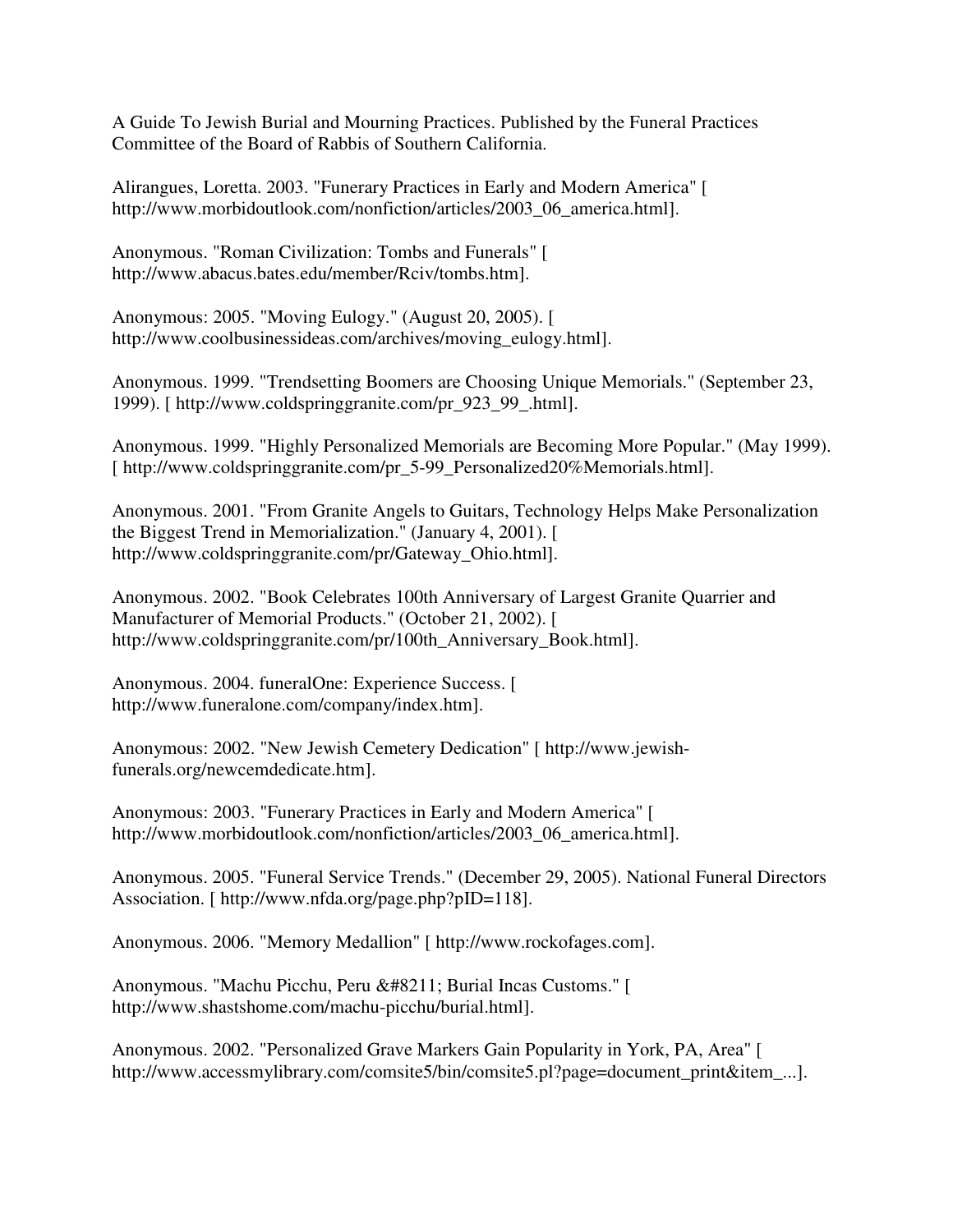Badham, Paul. 2006. Email to Peter A. Maresco.

Baklarz, Michael T. 2003. "Consumer Memorialization Preferences: A Comprehensive Survey Conducted by the Cold Spring Granite Company."

Casey, Cheryl. 2006. Email from Adjunct Professor Cheryl Casey to Peter A. Maresco. January 29, 2006.

Cross, Susan and Melanie Field. 2004. "A Practical Guide to Jewish Burial and Mourning Customs." Temple Beth Or Bereavement Committee.

Daly, Peter. 2005. "Funeral Symbolism on Jewish Tombstones and Monuments."

McGill University. [ http://aurorajournal.org/conference%announcement%202006.htm].

Eastman, Dean. 2002. "Tiptoeing through the Tombstones." Common-Place 2,2. www.commonplace.org.

Fogarty, Eric. 2006. E-mail correspondence. (January 4, 2006).

Gosline, Anna. 2004. "High-tech messages from the grave." New Scientist, Print Edition (July 2004). [ http://www.newscientist.com/article.ns?id=dn6119&print-true].

Grigg, Richard. 2006. Associate Professor, Department of Philosophy and Religion, Sacred Heart University, Fairfield, CT. Email to Peter Maresco regarding personalized gravestones.

Hogan/Albach, Susan, 2003. "Technology allows for elaborately personalized gravestones." Dallas Morning News. [ http://www.taphophilia.com/modules.php?name=News&file=article&sid=413].

Johnston, Jennifer. 2005. "High-tech headstone brings primetime to the gravesite." The Sunday Herald (August 21, 2005). [ http://www.findarticles.com/p/articles/mi\_qn4156/is\_20050821/ai\_n14915939/print].

Kaden, Barbara and Bruce Kaden. 1997. "The Tombstone, the Unveiling, and Visiting the Grave." A.R.E. Publishing, Inc. 1997. (Reprinted with permission from Teaching Jewish Life Cycle: Insights and Activities).

http://www.mykewishlearning.com/lifecycle/Death/Buriel\_Mourning/tombstoneUnveiling

Lee, Felicia R. 2002. "Long Buried, Death Goes Public Again." New York Times, B-9, November, 2002.

Mitchell, Kerrie. 2005 Wired Magazine. [ http://www.wired.com/wired/archive/13.11/start.html?pg=14].